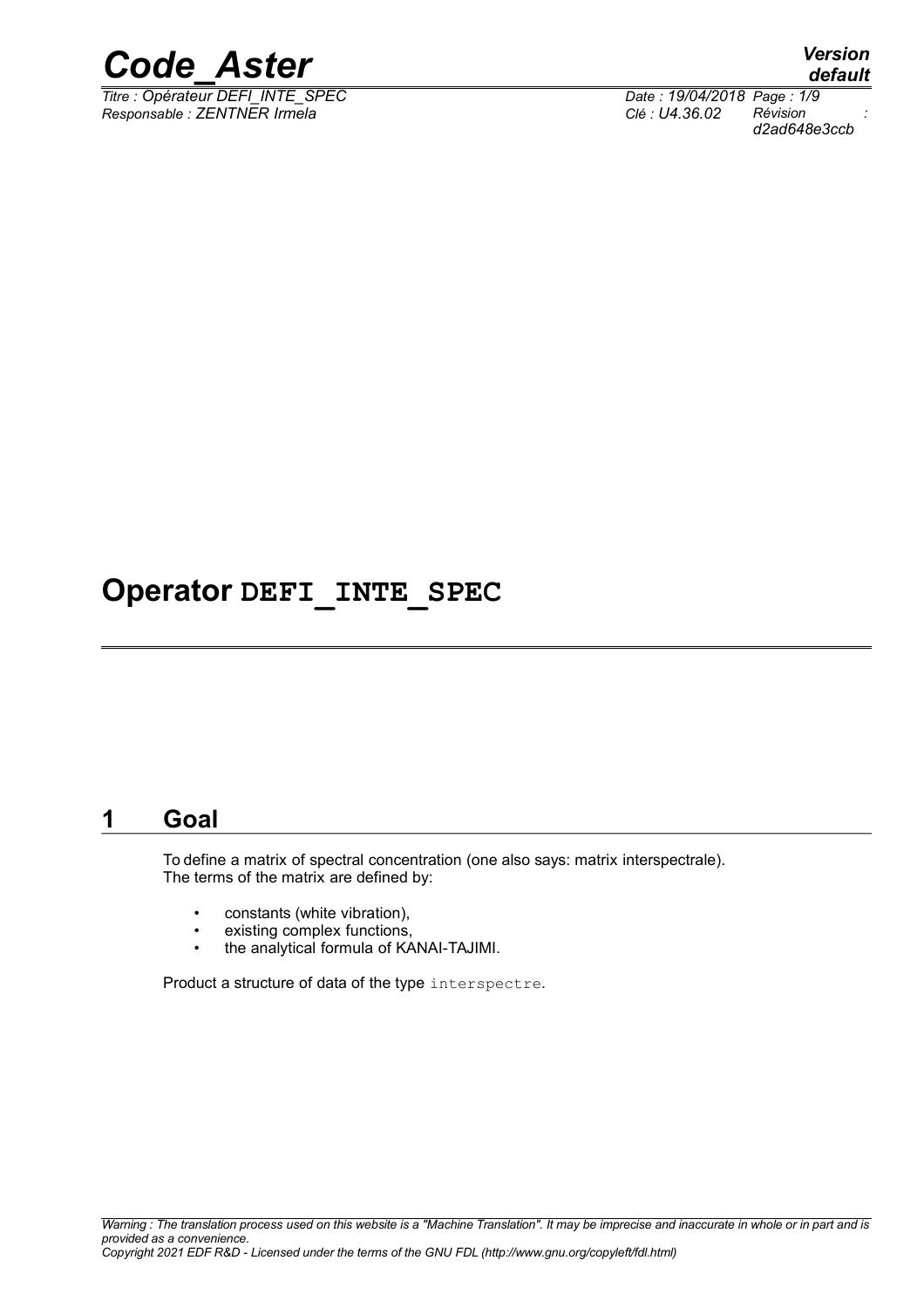*Titre : Opérateur DEFI\_INTE\_SPEC Date : 19/04/2018 Page : 2/9 Responsable : ZENTNER Irmela Clé : U4.36.02 Révision :*

*d2ad648e3ccb*

### **2 Syntax**

|                         | intsp [interspectre] = DEFI INTE SPEC |                     |            |                                                                                                                                                                            |                                                           |                                                                |
|-------------------------|---------------------------------------|---------------------|------------|----------------------------------------------------------------------------------------------------------------------------------------------------------------------------|-----------------------------------------------------------|----------------------------------------------------------------|
| $\overline{\mathbf{C}}$ | ♦                                     | DIMENSION =         |            |                                                                                                                                                                            | $\mathbf{1}$<br>N                                         | [DEFECT]<br>[T]                                                |
|                         | ♦                                     | PAR FONCTION = $F($ |            | NUME ORDRE I = I<br>NUME ORDRE $J = J$<br>NOEUD $I = nd i$<br>$\sqrt{2}$<br>NOEUD $J = nd j$<br>$NOM_CMP_I = ncmp_i$<br>NOM CMP $J = n$ cmp j<br>FUNCTION =fonct<br>$\, )$ |                                                           | [T]<br>[T]<br>[node]<br>[node]<br>[KN]<br>[KN]<br>[fonction c] |
|                         | ♦                                     | KANAI TAJIMI = F (  |            | $\sqrt{2}$<br>NUME ORDRE $I = I$<br>NUME ORDRE $J = J$<br>NOEUD $I = nd i$<br>$\sqrt{2}$<br>NOEUD $J = nd j$<br>NOM CMP $I = ncmp i$<br>NOM CMP $J = n$ cmp j              |                                                           | [T]<br>[T]<br>[node]<br>[node]<br>[KN]<br>[KN]                 |
|                         |                                       |                     | ♦<br>♦     | FREQ MIN<br>$=$ /<br>FREQ MAX<br>$=$                                                                                                                                       | 0.<br>fmin<br>/ 100.<br>$/$ fmax                          | [DEFECT]<br>[R]<br>[DEFECT]<br>[R]                             |
|                         |                                       |                     | ♦          | NOT<br>$=$<br>$\sqrt{2}$                                                                                                                                                   | $/$ 1.<br>not                                             | [DEFECT]<br>[R]                                                |
|                         |                                       |                     | ♦<br>♦     | / VALE R<br>/ $VALE C = valC$<br>AMOR REDUIT= $/ 0.60$                                                                                                                     | $=$ valr                                                  | [R]<br>[C]<br>[DEFECT]                                         |
|                         |                                       |                     | $\Diamond$ | $\sqrt{2}$<br>$FREQ$ MOY $=$<br>$\sqrt{2}$<br>$\sqrt{2}$                                                                                                                   | amor<br>5.<br>fmoy                                        | [R]<br>[DEFECT]<br>[R]                                         |
|                         |                                       |                     | ♦          | $Interpol =   'FLAX'$                                                                                                                                                      | $\vert$ 'LOG'                                             | [DEFECT]                                                       |
|                         |                                       |                     | ♦          | PROL_GAUCHE= / <b>'</b> EXCLUDED'                                                                                                                                          | / $\lq\textsc{^\textsf{^\prime} }$ <code>\constant</code> | [DEFECT]                                                       |
|                         |                                       |                     | ♦          | $\sqrt{2}$<br>$PROL_DROITE = / VEXCLUDED'$<br>$\sqrt{2}$<br>$\sqrt{2}$<br>$\mathcal{C}$                                                                                    | 'LINEAR'<br>'CONSTANT'<br>'LINEAR'                        | [DEFECT]                                                       |

*Warning : The translation process used on this website is a "Machine Translation". It may be imprecise and inaccurate in whole or in part and is provided as a convenience. Copyright 2021 EDF R&D - Licensed under the terms of the GNU FDL (http://www.gnu.org/copyleft/fdl.html)*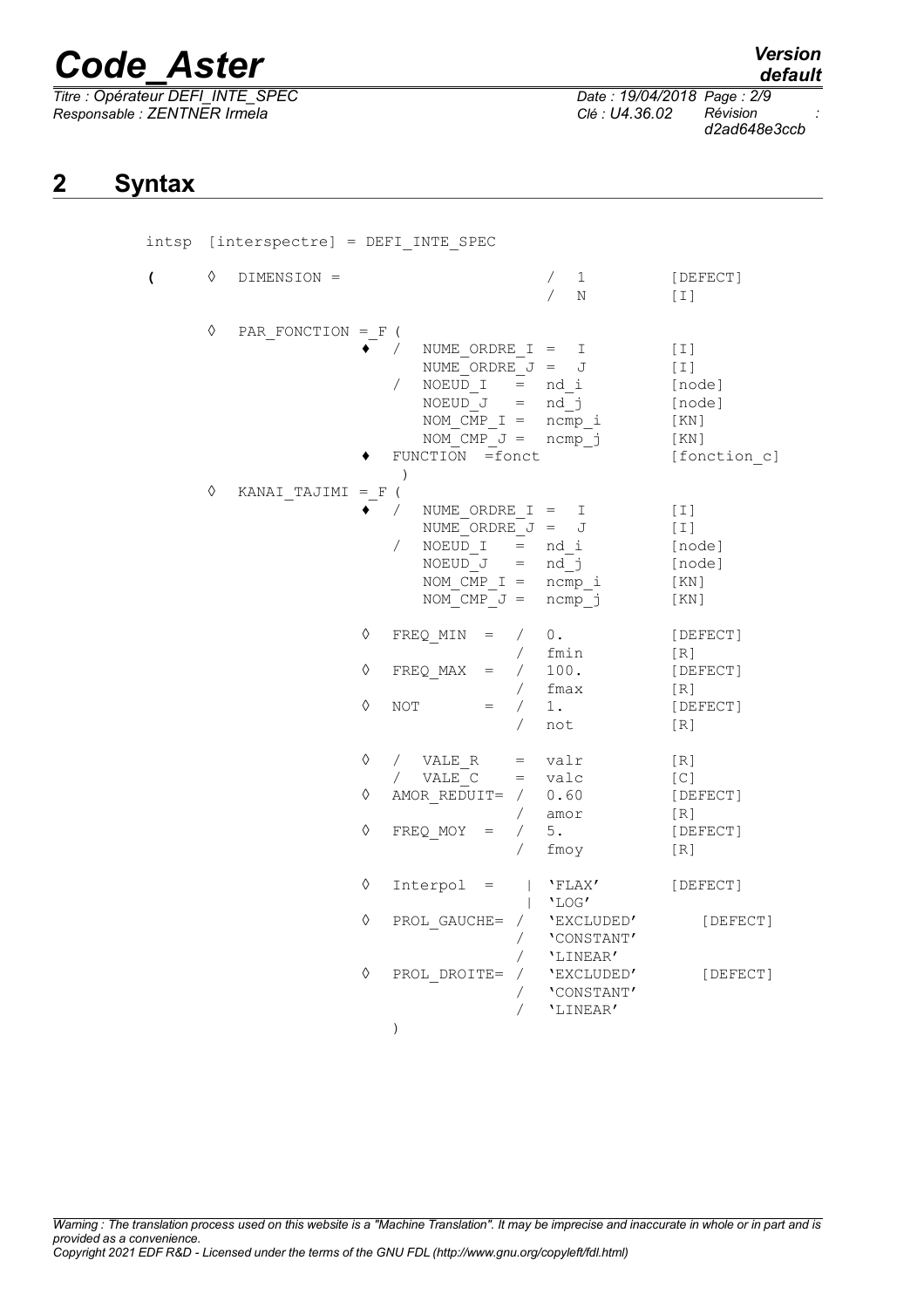*Titre : Opérateur DEFI\_INTE\_SPEC Date : 19/04/2018 Page : 3/9 Responsable : ZENTNER Irmela Clé : U4.36.02 Révision :*

| ♦      | $CONSTANT = F$           |               | NUME ORDRE I = I<br>$\sqrt{2}$<br>NUME ORDRE $J = J$<br>NOEUD I<br>$\sqrt{2}$<br>$NOEUD_J = nd_j$<br>$NOM_CMP_I = ncmp_i$<br>NOM CMP $J = n$ cmp j |                                   | $=$ nd i                                           | [T]<br>$[1]$<br>[node]<br>[node]<br>[ KN ]<br>[KN] |
|--------|--------------------------|---------------|----------------------------------------------------------------------------------------------------------------------------------------------------|-----------------------------------|----------------------------------------------------|----------------------------------------------------|
|        |                          | ♦             | FREQ MIN<br>$=$                                                                                                                                    |                                   | / 0.<br>$/$ fmin                                   | [DEFECT]<br>[R]                                    |
|        |                          | ♦             | FREQ MAX<br>$=$                                                                                                                                    |                                   | / 100.                                             | [DEFECT]                                           |
|        |                          | $\Diamond$    | <b>NOT</b><br>$=$                                                                                                                                  | $\sqrt{2}$                        | / fmax<br>/1.<br>not                               | [R]<br>[DEFECT]<br>[R]                             |
|        |                          | ♦             | VALE R<br>$\sqrt{2}$                                                                                                                               |                                   | $=$ $\left( 1. \right)$                            | [DEFECT]                                           |
|        |                          |               | VALE C                                                                                                                                             |                                   | / valr<br>$=$ valc                                 | [R]<br>[C]                                         |
|        |                          | ♦             | Interpol                                                                                                                                           | $=$                               | 'FLAX'<br>'LOG'                                    | [DEFECT]                                           |
|        |                          | ♦             | PROL GAUCHE                                                                                                                                        | $\hspace{1.6cm} = \hspace{1.6cm}$ | / 'EXCLUDED'<br>'CONSTANT'                         | [DEFECT]                                           |
|        |                          | ♦             | PROL DROITE                                                                                                                                        | $\hspace{1.6cm} = \hspace{1.6cm}$ | 'LINEAR'<br>/ 'EXCLUDED'<br>'CONSTANT'<br>'LINEAR' | [DEFECT]                                           |
|        |                          | $\mathcal{E}$ |                                                                                                                                                    |                                   |                                                    |                                                    |
| ♦<br>♦ | $TITLE =$<br>INFORMATION | $=$           | title<br>$\mathbf{1}$<br>2                                                                                                                         |                                   |                                                    | $[1$ Kn]<br>[DEFECT]                               |

# *Code\_Aster Version*

**)**

*default*

*d2ad648e3ccb*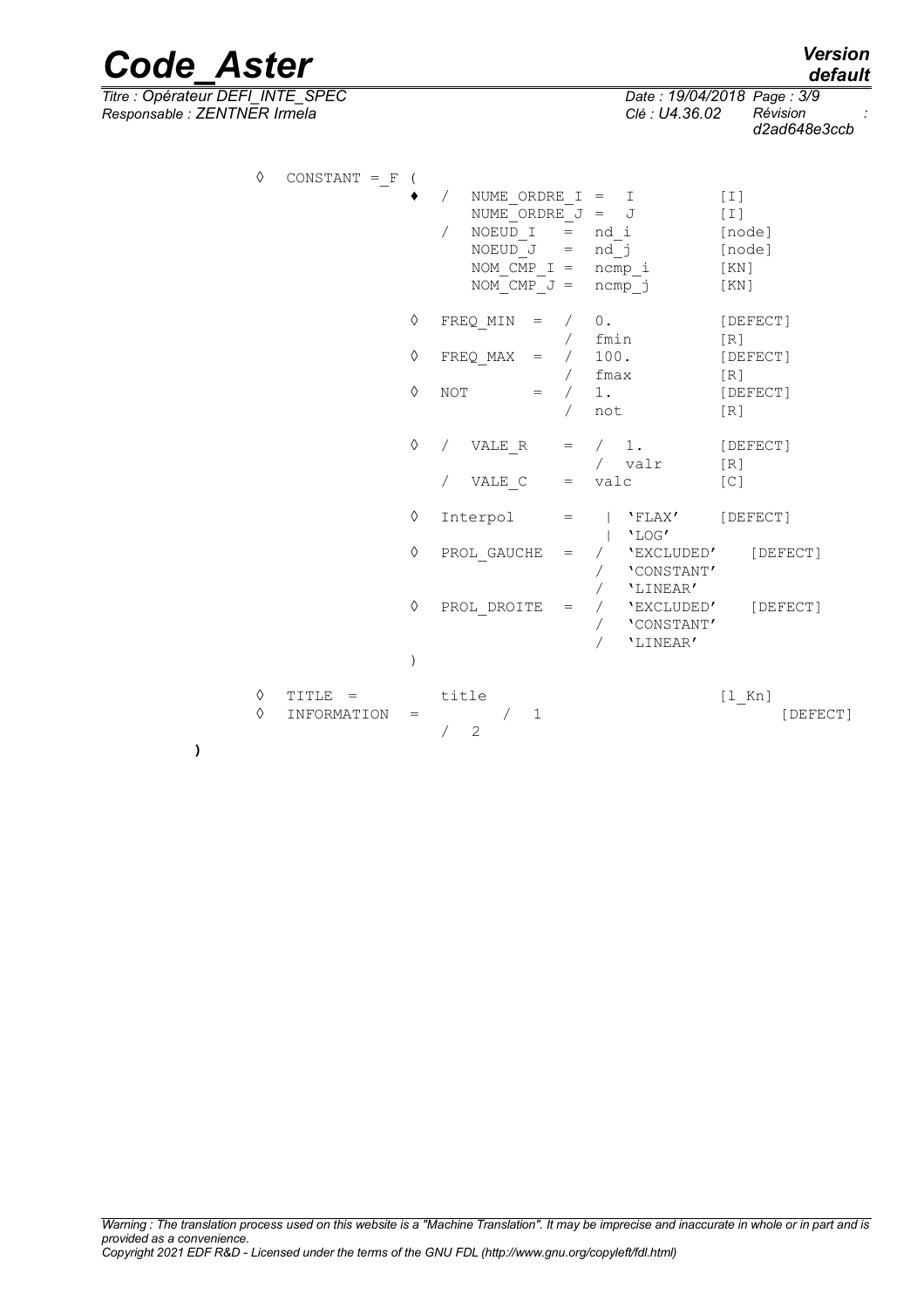*Titre : Opérateur DEFI\_INTE\_SPEC Date : 19/04/2018 Page : 4/9 Responsable : ZENTNER Irmela Clé : U4.36.02 Révision :*

*d2ad648e3ccb*

### **3 Operands**

#### **3.1 Operand DIMENSION**

◊ DIMENSION = N

Dimension of the matrix of spectral concentration, stored in a table of interspectres (tabl\_intsp).

#### **3.2 Keyword PAR\_FONCTION**

♦ PAR\_FONCTION =

Keyword factor, makes it possible to define a term  $(I, J)$  matrix interspectrale starting from concepts of the type function C already definite.

#### **3.2.1 Operands NUME\_ORDRE\_I, NUME\_ORDRE\_J**

NUME ORDRE  $I = I$ NUME ORDRE  $J = J$ 

Couples indices (line, column) of the matrix on which one will affect a function.

These operands are excluded with the operands NOEUD I NOEUD J NOM CMP I NOM\_CMP\_J.

#### **3.2.2 Operands NOEUD\_I, NOEUD\_J, NOM\_CMP\_I, NOM\_CMP\_J**

| NOEUD I<br>$=$ | nd i   | [node] |
|----------------|--------|--------|
| NOEUD J<br>$=$ | nd j   | [node] |
| NOM CMP $I =$  | ncmp i | [KN]   |
| NOM CMP $J =$  | ncmp j | [KN]   |

These operands correspond to the names of the nodes and the components (line, column) of the matrix where one will affect a function.

These operands are excluded with the operands NUME\_ORDRE\_I NUME\_ORDRE\_J.

#### **3.2.3 Operand FUNCTION**

♦ FUNCTION: fonct

fonct is a concept of the type fonction  $c$ .

#### **3.3 Keyword KANAI\_KAJIMI**

KANAI TAJIMI =

Keyword factor, makes it possible to define a function spectral concentration by using the model of Kanai and Tajimi. This function of spectral concentration corresponds to that of a filtered white vibration [bib2].

One gives the three parameters of the spectral concentration of the model of KANAI\_TAJIMI: damping, frequency and level.

#### **3.3.1 Operands NUME\_ORDRE\_I, NUME\_ORDRE\_J**

NUME ORDRE  $I = I$ NUME ORDRE  $J = J$ 

*Copyright 2021 EDF R&D - Licensed under the terms of the GNU FDL (http://www.gnu.org/copyleft/fdl.html)*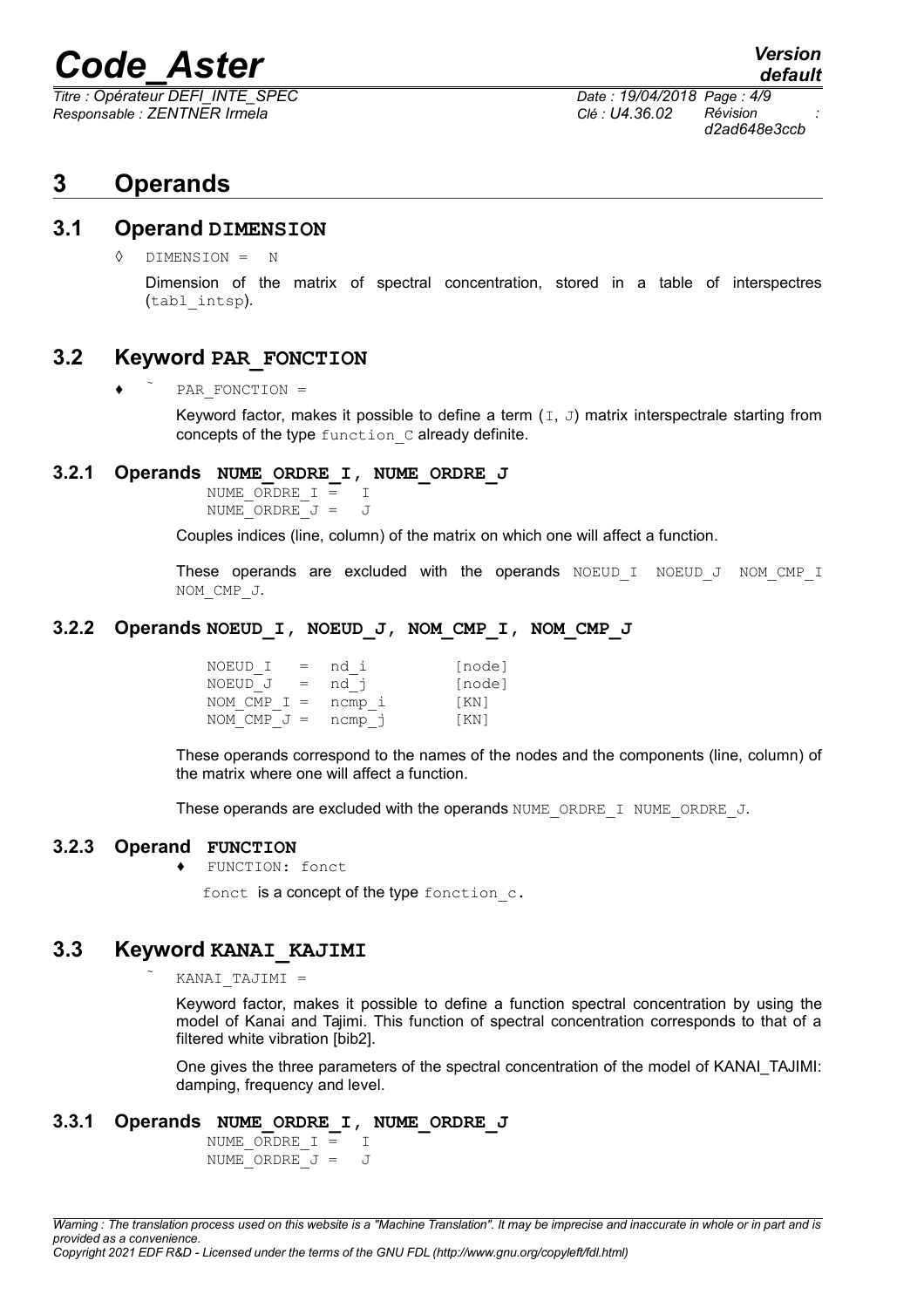*Titre : Opérateur DEFI\_INTE\_SPEC Date : 19/04/2018 Page : 5/9 Responsable : ZENTNER Irmela Clé : U4.36.02 Révision :*

*d2ad648e3ccb*

Couples indices (line, column) of the matrix interspectrale. Not having model of spectral coherence, the model of Kanai-Tajimi only makes it possible to create auto--spectra. It is thus necessary to choose  $I = J$  (in general, one will choose n=1 and i=j=1 here). These operands are excluded with the operands  $N$ OEUD I NOEUD J NOM CMP I NOM\_CMP\_J.

#### **3.3.2 Operands NOEUD\_I, NOEUD\_J, NOM\_CMP\_I, NOM\_CMP\_J**

| NOEUD I<br>$\equiv$ | nd i   | [node] |
|---------------------|--------|--------|
| NOEUD J<br>$=$      | nd j   | [node] |
| NOM CMP $I =$       | ncmp i | KN     |
| NOM CMP $J =$       | ncmp j | [KN]   |

These operands correspond to the names of the nodes and the components (line, column) of the matrix where one will affect a function. In the case of the model of Kanai-Tajimi, one chooses NOEUD  $I = NOEUD$  J and NOM CMP  $I = NOM$  CMP J.

These operands are excluded with the operands NUME\_ORDRE\_I\_NUME\_ORDRE\_J.

#### **3.3.3 Operands AMOR\_REDUIT/FREQ\_MOY/VALE\_R/VALE\_C**

|   | AMOR REDUIT | $=$ | amor |
|---|-------------|-----|------|
| ♦ | FREO MOY    | $=$ | fmoy |
|   | VALE R      | $=$ | valr |
|   | VALE C      | $=$ | valc |

 $f_{\text{mov}}$  and  $a_{\text{mor}}$  are the Eigen frequency and the reduced damping of the filter. The level can be given in the complex or real form.

#### **3.3.4 Operands INTERPOL/PROL\_GAUCHE/PROL\_DROITE**

One gives for each function the classical parameters which condition the interpolation and the extrapolation of the produced function. The possibilities as well as the values by default are recalled on page 2.

◊ Interpol

- ◊ PROL\_GAUCHE
- ◊ PROL\_DROITE

For more details to see them [§3.4] and [§3.5].

#### **3.3.5 Operands FREQ\_MIN/FREQ\_MAX/PAS**

One gives the parameters of the frequential discretization.

| ♦ | FREO MIN | $=$ | fmin |
|---|----------|-----|------|
| ♦ | FREO MAX | $=$ | fmax |
| ♦ | NOT      | $=$ | not. |

#### **3.3.6 Operands PROL\_DROITE and PROL\_GAUCHE**

◊ PROL\_DROITE and PROL\_GAUCHE =

Define the type of prolongation on the right (on the left) of the field of definition of the variable:

- 'CONSTANT' for a prolongation with the last (or first) value of the function,
- 'LINEAR' for a prolongation along the first definite segment (PROL\_GAUCHE) or of the last definite segment (PROL DROITE),

*Copyright 2021 EDF R&D - Licensed under the terms of the GNU FDL (http://www.gnu.org/copyleft/fdl.html)*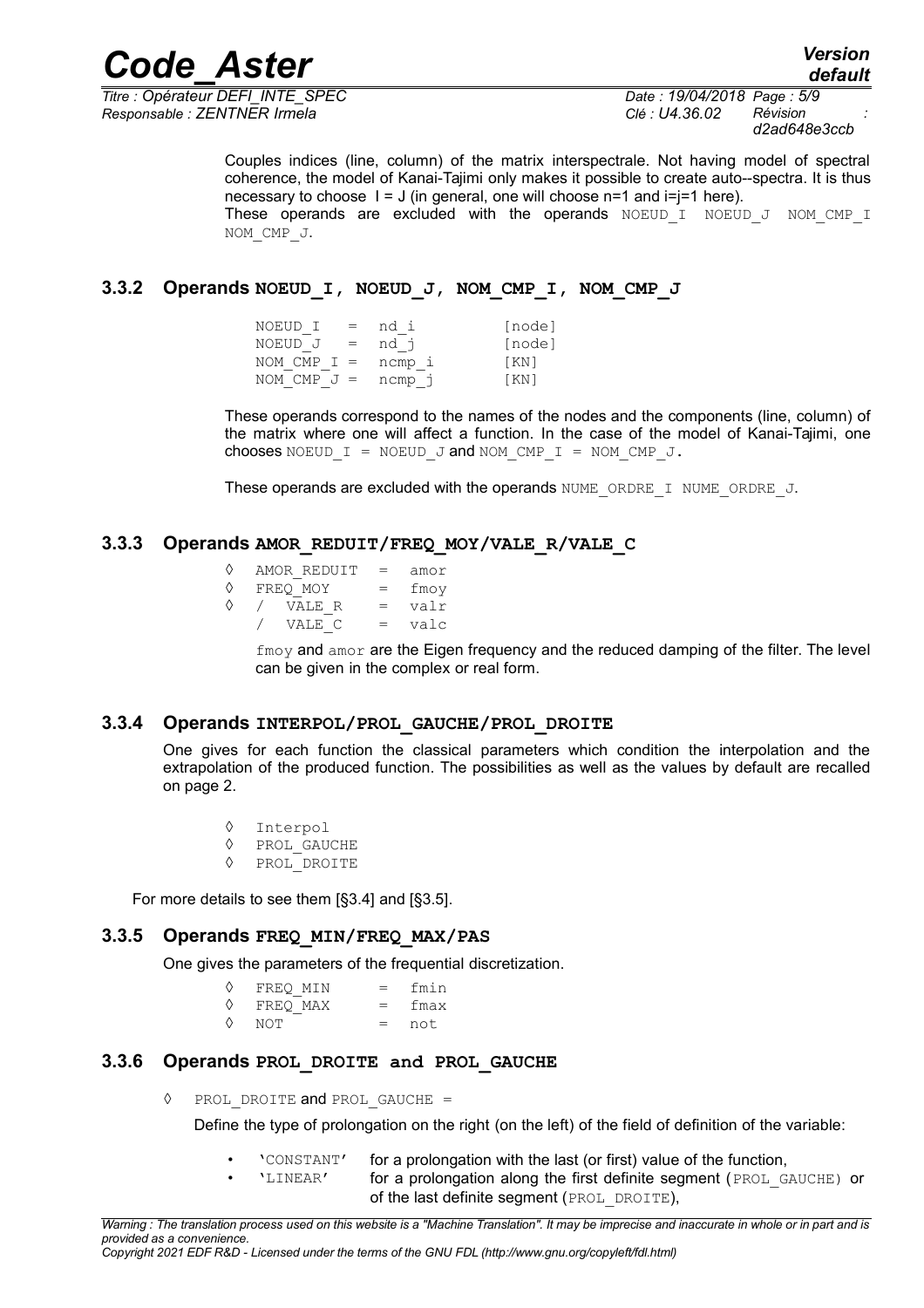*Code\_Aster Version Titre : Opérateur DEFI\_INTE\_SPEC Date : 19/04/2018 Page : 6/9 Responsable : ZENTNER Irmela Clé : U4.36.02 Révision :*

*default d2ad648e3ccb*

• 'EXCLUDED' if the extrapolation of the values apart from the field of definition of the parameter is prohibited (in this case if a calculation requires a value of the function out of field of definition, the code will stop in fatal error).

#### For example:

PROL DROITE = 'CONSTANT', PROL GAUCHE = 'CONSTANT'



• PROL\_DROITE = 'LINEAR', PROL\_GAUCHE = 'EXCLUDED'



#### **Note:**

The type of prolongation and interpolation are independent one of the other.

#### **3.3.7 Operand Interpol**

◊ Interpol =

Type of interpolation of the function enters the values of the field of definition of the function: a type for the interpolation of the parameter and for the interpolation of the function. This is obtained by providing a list of texts among:

 $INTERPOL = (YELAX', YLOG')$ 'FLAX' : linear, 'LOG' : logarithmic curve,

#### **Note:**

*If only one value is specified, she is taken into account at the same time by the interpolation of the parameter and the function. INTERPOL = 'LOG' is equivalent to ( 'LOG', 'LOG') .*

#### **3.4 Keyword CONSTANT**

*Warning : The translation process used on this website is a "Machine Translation". It may be imprecise and inaccurate in whole or in part and is provided as a convenience.*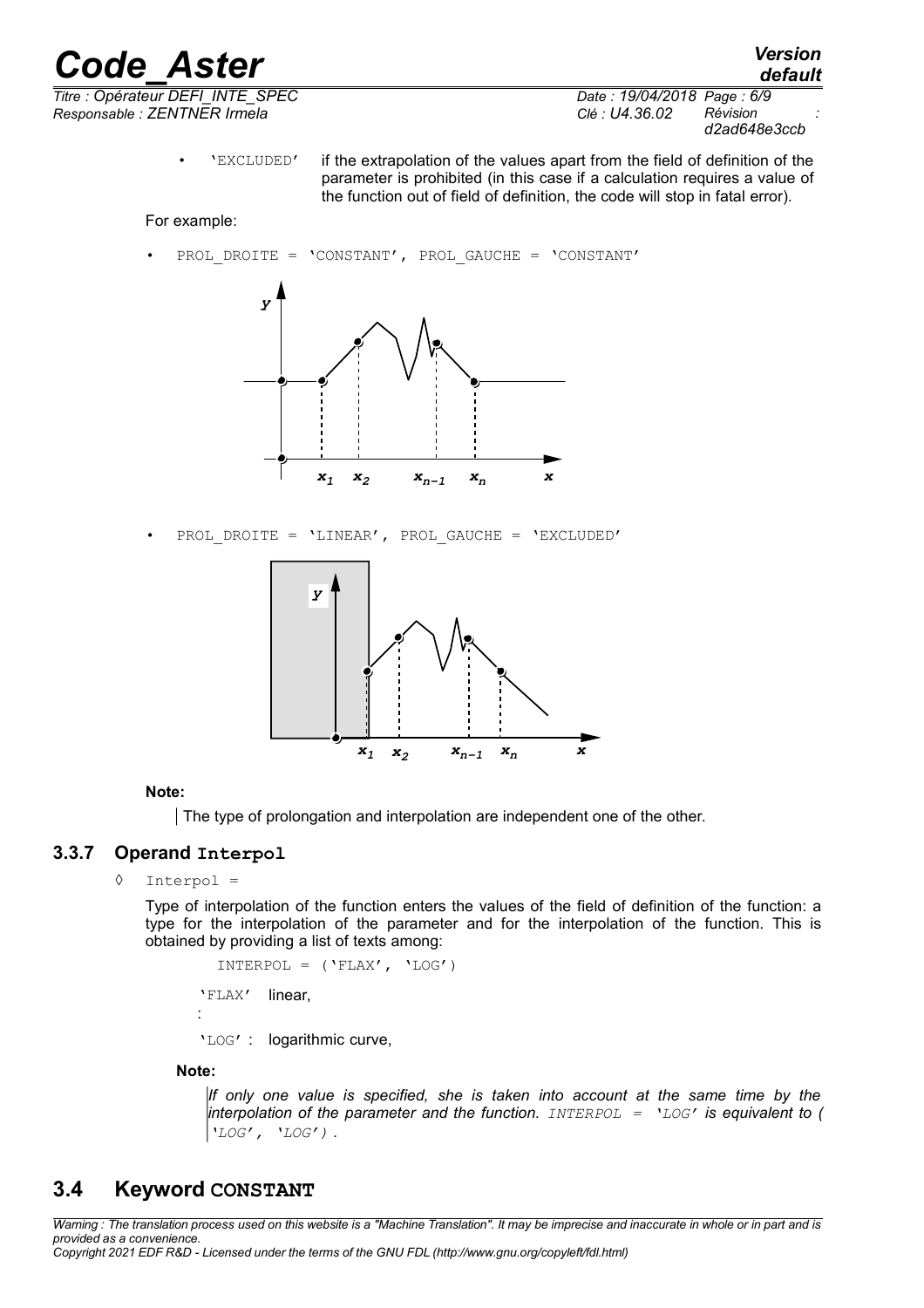*Titre : Opérateur DEFI\_INTE\_SPEC Date : 19/04/2018 Page : 7/9 Responsable : ZENTNER Irmela Clé : U4.36.02 Révision :*

*default d2ad648e3ccb*

#### ◊ CONSTANT =

Keyword factor which allows to define a function of spectral concentration corresponding to a white vibration with band (constant spectral concentration on the waveband considered).

All the keywords under this keyword factor have the same direction as for the keyword factor KANAI\_TAJIMI except AMOR and FREQ\_MOY who do not have a direction here.

#### **3.5 Operand TITLE**

◊ TITLE = title

title is the title of calculation to be printed at the top of the results. See [U4.03.01].

#### **3.6 Operand INFORMATION**

- ◊ INFORMATION =
	- 1 : pas d' impression.
	- 2 : impression of the characteristics of the definite matrix interspectrale.

#### **4 Example**

In the example below one defines a function of spectral concentration (in terms of interspectre it is about a matrix  $1 \times 1$ ) with constant value:



To define the interspectre of a white vibration filtered by an oscillator represented by the filter of KANAI - TAJIMI: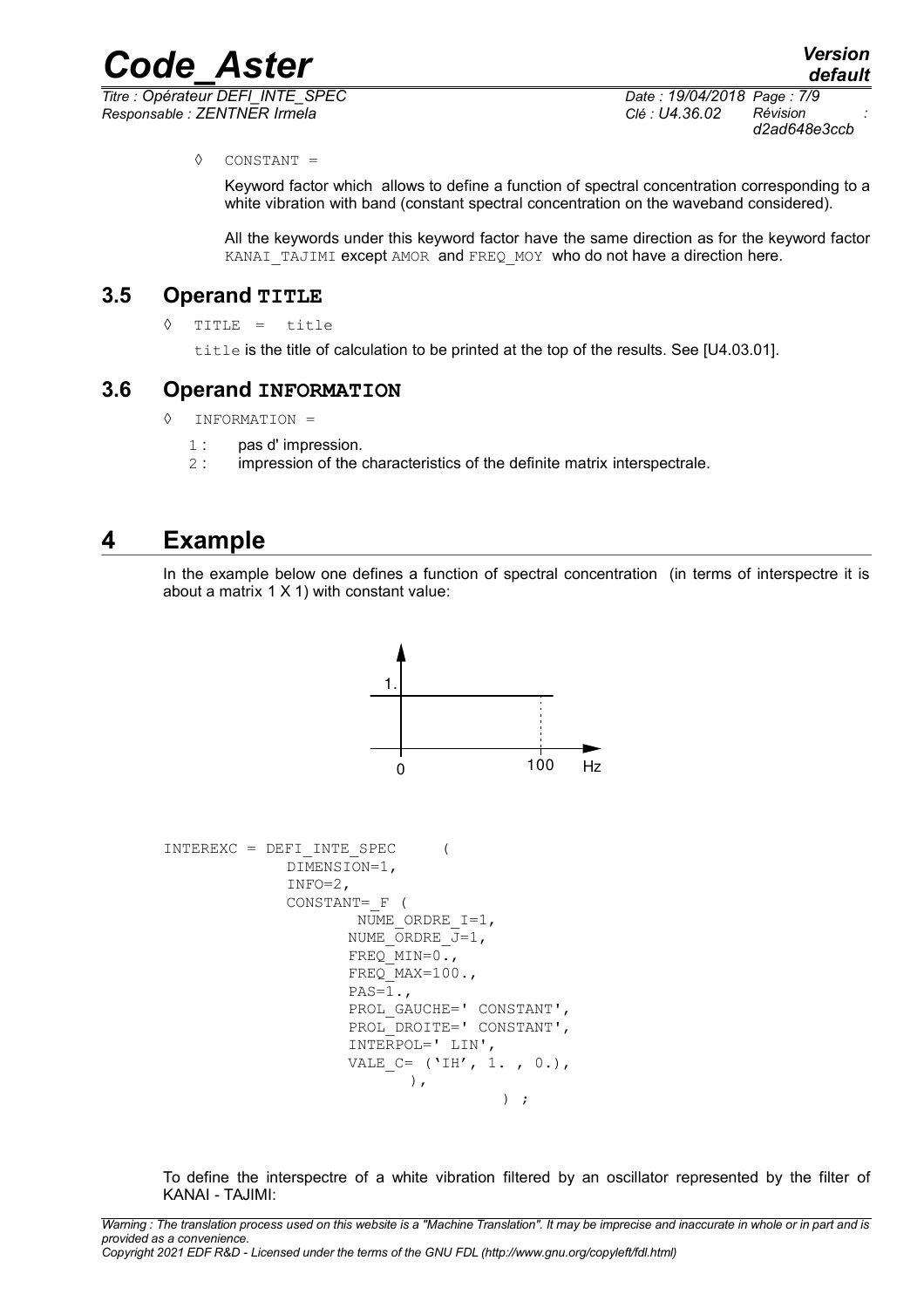*default*

*Titre : Opérateur DEFI\_INTE\_SPEC Date : 19/04/2018 Page : 8/9 Responsable : ZENTNER Irmela Clé : U4.36.02 Révision :*

*d2ad648e3ccb*

INTKTJ1 = DEFI\_INTE\_SPEC ( DIMENSION=1,  $INFO=2,$ KANAI\_TAJIMI=\_F ( NUME ORDRE  $I=1$ , NUME ORDRE  $\overline{J}=1$ , FREQ MOY= $15.$ ,  $AMOR = 0.05$ , VALE  $R=1.$ INTERPOL=' LIN', PROL GAUCHE=' CONSTANT', PROL DROITE=' CONSTANT', FREQ\_MIN=0., FREQ MAX=30., PAS= $\overline{5}$ ., ), ) ;

The 3 parameters of the filter were given:

- 1) damping = 0.05,
- 2) frequency = 15. Hz,
- $3)$  level = 1.